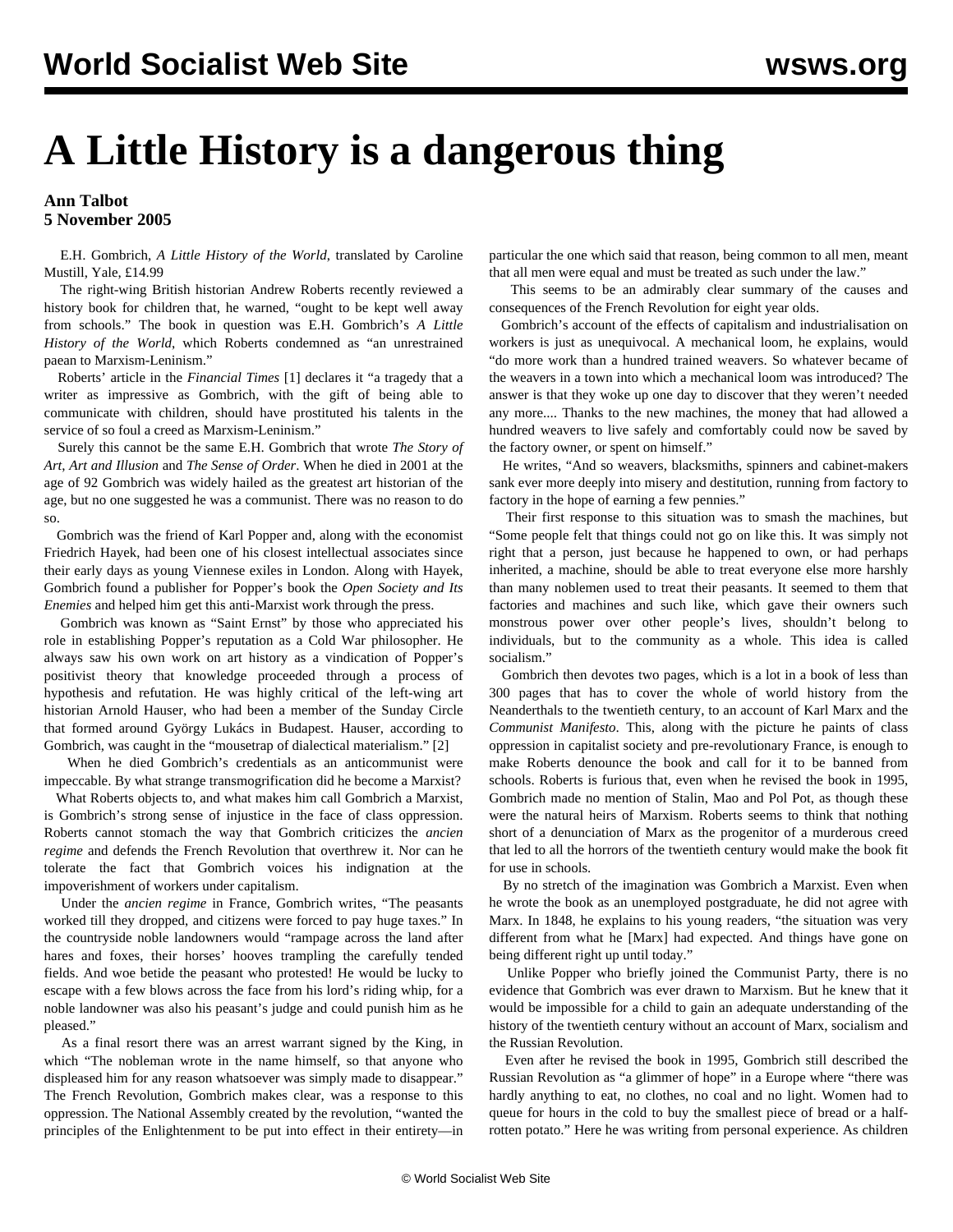he and his sister were sent to a foster family in Sweden because they were among the many starving and malnourished in war-torn Europe.

 For Roberts, Gombrich's view of Marxism and twentieth century European history is completely unacceptable and makes *A Little History* too dangerous to be allowed near impressionable young minds. It is a measure of how far to the right official opinion has moved, even since Gombrich died, that this is so. The opinion of a highly cultured, well educated and humane young Austrian, expressing political and social views that were widely held in the 1930s, is now regarded as something worthy of censorship.

 Perhaps Gombrich leans a little too much towards underconsumptionism in his analysis of the way in which capitalist crises develop and cause wars. But since it is rare in any book aimed at children to see a discussion of economics, let alone imperialism and militarism, that criticism might be held in abeyance.

 In many respects Gombrich's book was more accurate than he knew. When he revised it in 1995 he added a chapter in which he discussed how his views had changed. One correction he wanted to make was that in discussing the impact of industrialisation he felt he had been somewhat one sided in only describing the way in which workers were impoverished. There had been immense suffering in the past, but greater productivity that industrialisation created now meant that "most people who work in factories and even most of the unemployed live better today than many medieval knights must have done in their castles."

 The benefits of the postwar welfare state and mass production impressed him enormously when he compared them to the level of poverty and social inequality he saw when he was growing up between the two world wars. He describes how uncomfortable it made him feel as a student in Berlin when he saw houses with signs saying, "Entrance for Gentlemen and Ladies only," while servants and tradesmen had to go round the back. "Thankfully, all that is over now like a bad dream."

 Reading *A Little History* at the beginning of the tewnty-first century, even the youngest readers who can operate a television remote control will recognize that the "bad dream" which Gombrich thought gone forever is unmistakably back. Social inequality is at a level unknown since the 1930s. Social gains have been eroded and life expectancy is falling for many sections of society. Gombrich's analysis of the way in which workers' wages are driven down under capitalism stands up to examination better than he thought.

 In his revised version, Gombrich also wanted to correct a point he had made about President Woodrow Wilson. Originally, he had said that Wilson had reneged on promises of a just peace that he had made in early 1918. Later Gombrich felt he could no longer suggest that Wilson had deceived the German people because Hitler had manipulated their feeling of injustice to mobilise support for the Second World War.

 What Gombrich was referring to was Wilson's 14 points speech, which he delivered to a joint session of Congress in January 1918. Wilson's diplomacy was, as Leon Trotsky said, "a mixture of knavery with democratic piety" and the 14 points speech was a fine example of the type. Up until the Bolshevik Revolution of October 1917, Wilson had been beguiling the Provisional Government with "fresh credits and the commonplaces of pacifism" [3] into maintaining the Eastern Front. Wilson and his allies were thrown into a panic when the Bolsheviks came to power and declared an end to the war. [4]

 When the allies refused to join in the peace talks at Brest Litovsk, Trotsky appealed to the workers of Europe and the rest of the world over the heads of their governments. He wrote, "We conceal from nobody that we do not consider the present capitalist governments capable of a democratic peace. Only the revolutionary struggle of the working masses against their governments can bring Europe near to such a peace. Its full realization will be assured only by a victorious proletarian revolution in all capitalist countries."

 The Soviet government, Trotsky wrote, had a dual task, "in the first place to secure the quickest possible cessation of the shameful and criminal slaughter which is destroying Europe, secondly, to help the working class of all countries by every means available to us to overthrow the domination of capital and to seize state power in the interests of democratic peace and of a socialist transformation of Europe and of all mankind." [5]

 US Secretary of State Robert Lansing wrote to Wilson warning that Trotsky's "presentation of peace terms may well appeal to the average man, who will not perceive the fundamental errors on which they are based." Revolution, he went on, was a "very real danger in view of the present social unrest throughout the world." Germany with its large working class parties was especially vulnerable to Trotsky's appeal. [6]

 The 14 points were an answer to Trotsky. [7] They echoed many of the Bolsheviks' policies. According to Wilson, the United States rejected all secret diplomacy—Trotsky was publishing all the discussions at the Brest Litovsk talks. There was to be national self-determination—the Bolsheviks had promised that they would support the self-determination of all oppressed nationalities. "The treatment accorded Russia by her sister nations in the months to come," Wilson declared in point VI, "will be the acid test of their good will, of their comprehension of her needs as distinguished from their own interests, and of their intelligent and unselfish sympathy."

 Wilson's 14 points speech was an attempt to drive a wedge between the Russian people and the Bolsheviks. In this he failed. As the Fourth all-Russian Soviet Congress was meeting in March 1918 to consider the Brest Litovsk treaty, Wilson dispatched a telegram assuring the delegates in the most fulsome language that the US supported Russia's "complete sovereignty and independence" but could not at that very moment render "direct and effective aid." The delegates replied with a telegram that expressed their appreciation to the American people, but went on to look forward to the day when they would overthrow their present system of government. Wilson had got a slap in the face. [8]

 The "acid test" proved to be a fraud. The fine words Wilson put forward at the beginning of the year amounted to nothing by the time the Versailles peace talks began at the end of the year. The great powers carved up Europe in the traditional imperialist manner behind closed doors as they attempted to overthrow the Soviet government by military means and revolutions elsewhere were drowned in blood. Gombrich was right to consider that Wilson had been duplicitous even if the precise character of that duplicity was not clear to him. He was certainly more right than he knew about the Russian Revolution being a glimmer of hope for a Europe bled white by war. Remarkably, though it was eventually destroyed by Stalinism, that hope was kept alive for far longer than anyone at the time, even the Bolsheviks themselves, could have imagined.

 Roberts writes for the *Sunday Telegraph* and the *Spectator*. His book *Eminent Churchillians* [9] made his name as one of the "angry young historians" of the new right who were attacking the established reputations of leading representatives of the British ruling class whom they blamed for the UK's decline.

 In *What Might Have Been* [10] he developed another of the themes of recent right-wing history—the theory that luck is the basic factor in historical causation. From this lofty eminence Roberts identifies a number of what he regards as factual errors in Gombrich's book in an attempt to back up his tirade against it. There are some, it is true. But considering the book was written in the space of six weeks, they are remarkably few and are of a kind that tends to add to the book's value as a source of cultural wisdom. For example, it may not be factually true that, when forced to renounce his theory that the earth went round the sun, Galileo muttered under his breath, "And yet it moves," but any child will be culturally richer for knowing the story.

A great part of the appeal of the book is that its intimate, conversational